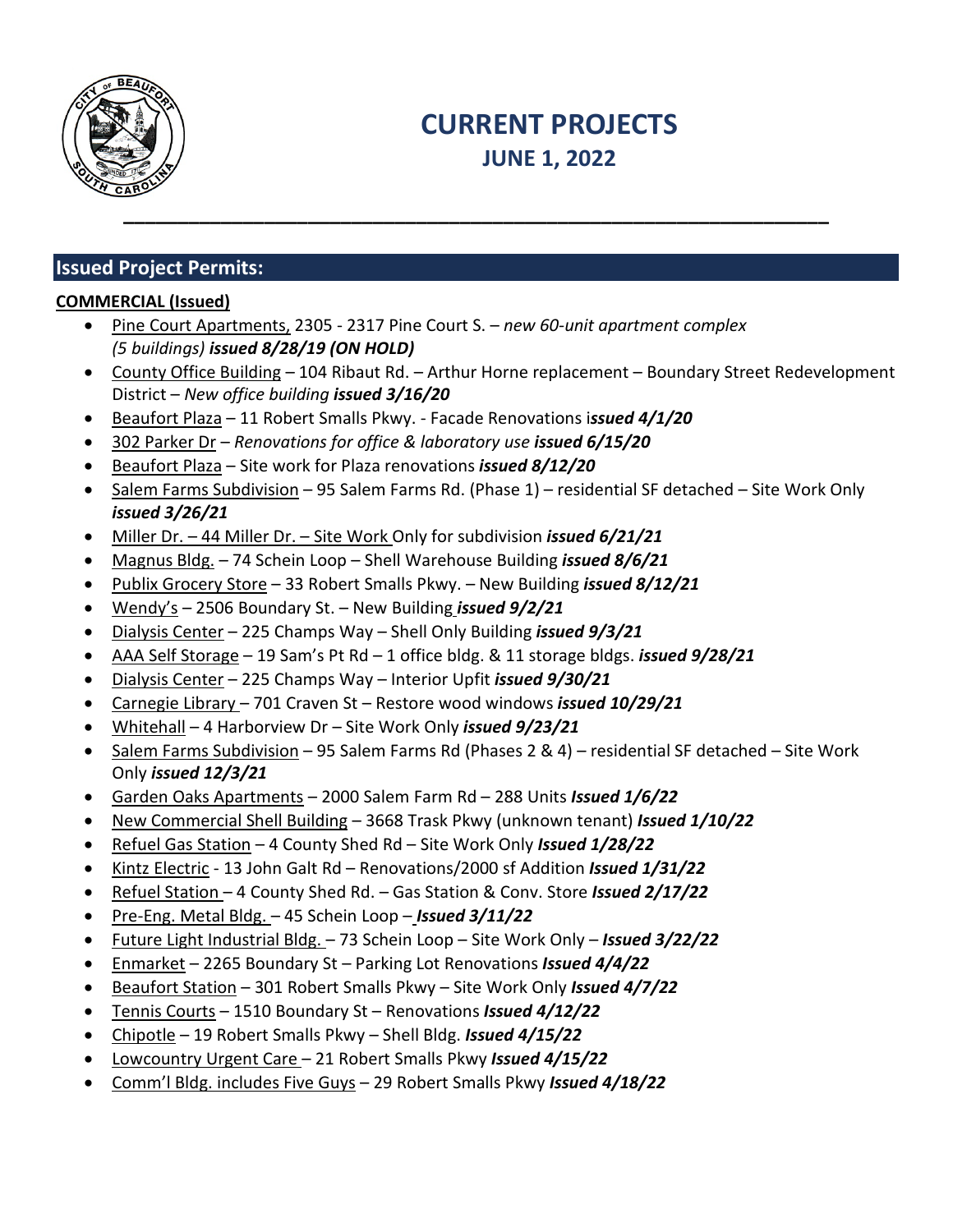### **COMMERCIAL (Pending)**

- Store N Go 100 Lady's Island Commons 3 Story Building (**Outstanding items**)
- Harris Teeter C-Store 169 Sea Island Pkwy. Site Work Only (**Outstanding items/on hold**)
- Harris Teeter Grocery Store 163 Sea Island Pkwy. Site Work Only (**Outstanding items/on hold**)
- Warehouse Bldg. 73 Schein Loop Partial Site Work Only **(Outstanding items)**
- Starbucks 2007 Boundary St Renovations **(Outstanding items)**
- Autozone 166 Sea Island Pkwy Site Work Only **(Outstanding items)**
- Tabby Place Expansion 913 Port Republic St **(Outstanding items)**
- Church of Christ 2107 King St Parking lot renovations **(Out for review)**
- Chambers Cottage 809 Port Republic St **(Out for review)**
- Autozone 166 Sea Island Pkwy Building **(Outstanding items)**
- Parking Garage 918 Craven St **(Out for review)**
- Commercial Shell Bldg 351 Robert Smalls Pkwy **(Out for review)**
- Commercial Shell Bldg 341 Robert Smalls Pkwy **(Out for review)**
- Commercial Shell Bldg 331 Robert Smalls Pkwy **(Out for review)**
- Whitehall Park 120 Whitehall Dr **(Out for review)**
- New Arts & Athletic Bldg for Holy Trinity 302 Burroughs Ave **(Out for review)**

### **SF RESIDENTIAL (New Construction) issued within the last month**

- 122 Secession Dr (Blue Grey Estates)
- 1 Middle Island St (Camellia Banks aka Miller Dr. Subd)
- 5 Middle Island St (Camellia Banks aka Miller Dr. Subd)
- 1145 Salem Bay Dr (Salem Bay Subd)
- 1149 Salem Bay Dr (Salem Bay Subd)
- 1151 Salem Bay Dr (Salem Bay Subd)
- 1203 Brackish Ct (Salem Bay Subd)
- 1204 Brackish Ct (Salem Bay Subd)
- 1205 Brackish Ct (Salem Bay Subd)
- 1206 Brackish Ct (Salem Bay Subd)
- 1207 Brackish Ct (Salem Bay Subd)
- 1208 Brackish Ct (Salem Bay Subd)
- 1209 Brackish Ct (Salem Bay Subd)
- 1210 Brackish Ct (Salem Bay Subd)
- 1230 Windswept Oak Ln (Salem Bay Subd)
- 1232 Windswept Oak Ln (Salem Bay Subd)
- 1234 Windswept Oak Ln (Salem Bay Subd)
- 1236 Windswept Oak Ln (Salem Bay Subd)
- 138 N. Hermitage Rd
- 2211 B. E. Wheatley Dr (Live Oaks at Battery Creek Subd)
- 2705 Switchgrass Dr (Overlook Subd)
- 2707 Switchgrass Dr (Overlook Subd)
- 2722 Switchgrass Dr (Overlook Subd)
- 2724 Switchgrass Dr (Overlook Subd)
- 2947 Needlegrass Dr (Overlook Subd)
- 2952 Switchgrass Dr (Overlook Subd)
- 2953 Switchgrass Dr (Overlook Subd)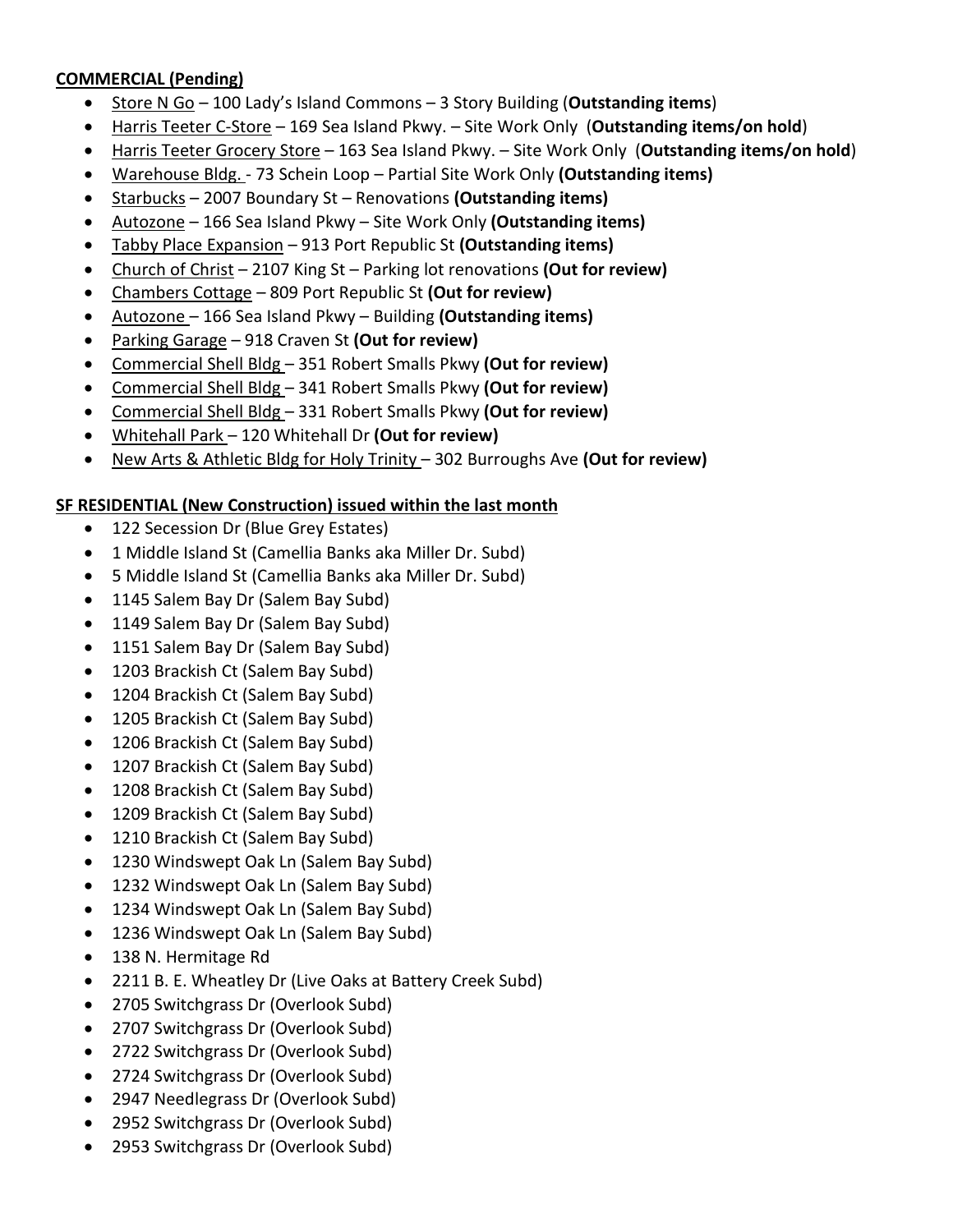#### **SF RESIDENTIAL (New Construction) submitted within the last month**

- 2722 Switchgrass Dr (Overlook Subd)
- 2953 Needlegrass Dr (Overlook Subd)
- 2708 Switchgrass Dr (Overlook Subd)
- 2952 Needlegrass Dr (Overlook Subd)
- 2947 Needlegrass Dr (Overlook Subd)
- 2713 Switchgrass Dr (Overlook Subd)
- 2711 Switchgrass Dr (Overlook Subd)
- 363 Cottage Farm Dr (Cottage Farm Subd)
- 108 Secession Dr (Blue Grey Estates)
- 2 Tug Boat Ln (Camellia Banks aka Miller Dr Subd)
- 4 Tug Boat Ln (Camellia Banks aka Miller Dr Subd)
- 16 Basin Trail St (Camellia Banks aka Miller Dr Subd)
- 24 Basin Trail St (Camellia Banks aka Miller Dr Subd)
- 7 Indigo Bay Ln (Camellia Banks aka Miller Dr Subd)
- 1131 Otter Cir (Battery Shores Subd)

### **Design Review:**

### **DRB (Design Review Board) Received: (Not Scheduled)**

- The Cook Out 122 Robert Smalls Parkway, *restaurant*
- Pointe Grand Beaufort 135 Burton Hill Road, *mixed-use development*
- Desai Hotel 3670 Trask Parkway, *116 room hotel*

### **DRB (Design Review Board) Scheduled**:

• Coastal States Bank – Beaufort Branch – 1203 Boundary Street, *Bank June 9, 2022 Meeting*

### **Historic Review:**

### **HRB (Historic Review Board) Received: (Not Scheduled)**

- 1407 North Street *fence extension*
- 1007 Greene Street *windows*
- 509 Harrington Street *windows*

#### **HRB (Historic Review Board) Scheduled:**

- 313 Hancock Street *roof renovation June 8, 2022 Meeting*
- 507 Hamilton Street *window replacement June 8, 2022 Meeting*
- 1705 Duke Street *new construction June 8, 2022 Meeting*
- 601 Charles Street *shade sails for Baptist Church playground June 8, 2022 Meeting*
- 711 Duke Street *re-roof June 8, 2022 Meeting*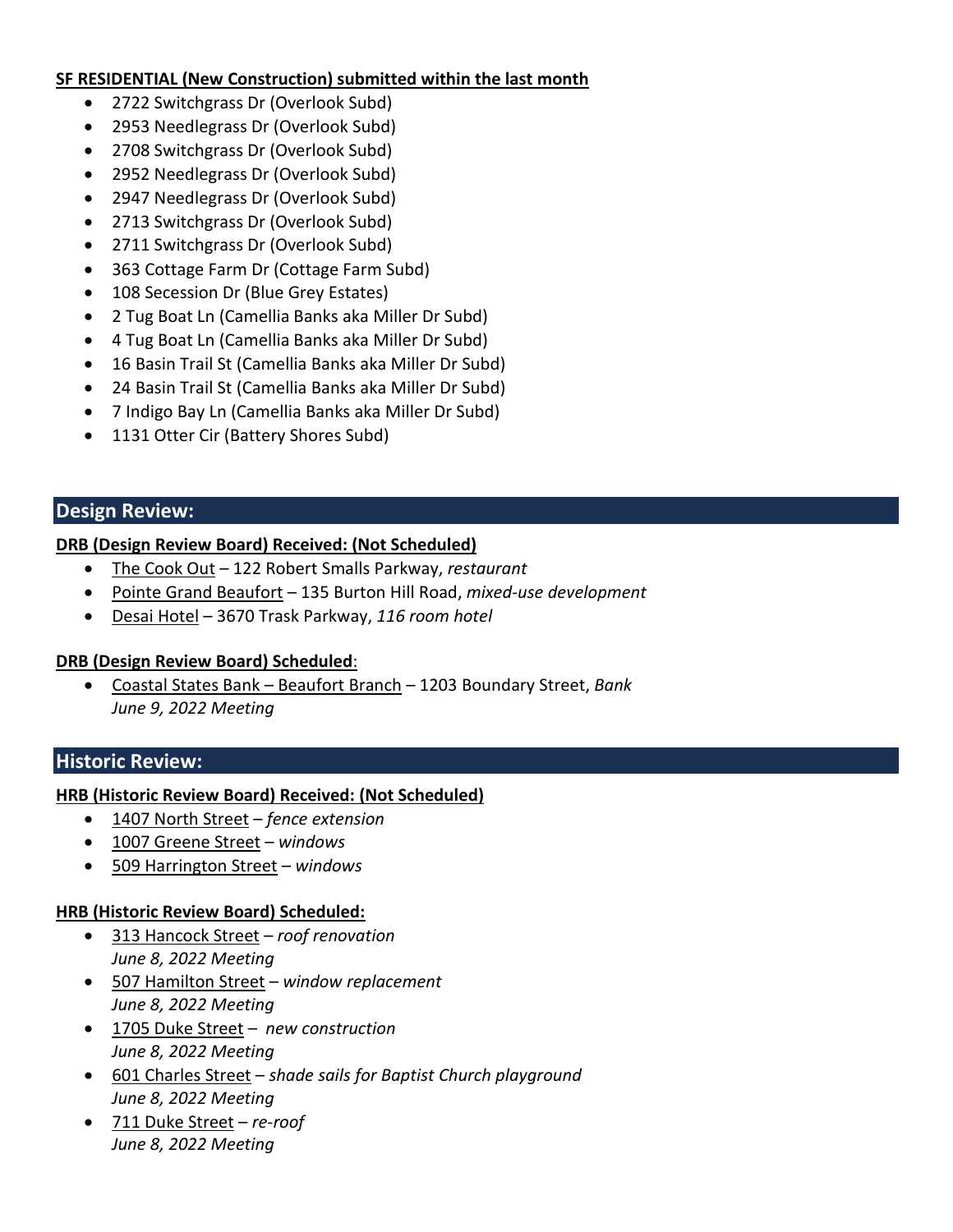#### **Staff-Level Review by Planning:**

- South end of Pickpocket Plantation Drive *Apartments; 231 units; 6 bldgs.*
- 1409 King Street Renovations (former Jail) Conditional approval letter being verified by Meadors

### **Public Hearings**

• 1707 Duke Street – *side setback variance*

### **City Council**

#### **Work Session**

• None

### **Council**

• None

### **MPC (Metropolitan Planning Commission):**

### **MPC (Metropolitan Planning Commission) Received; (Not Scheduled)**

• None

### **MPC (Metropolitan Planning Commission) Scheduled**:

- Pointe Grand Beaufort 135 Burton Hill Road, *Sketch Plan June 20, 2022 Meeting*
- Amelia Subdivision with street name Talbird Road, *Sketch Plan June 20, 2022 Meeting*

### **ZBOA (Zoning Board of Appeals):**

### **ZBOA (Zoning Board of Appeals) Received: (Not Scheduled)**

• The Cook Out – 122 Robert Smalls Parkway, *restaurant*

### **ZBOA (Zoning Board of Appeals) Scheduled**:

• 1707 Duke Street – *variance June 27, 2022 Meeting*

### **Code Enforcement**

• None